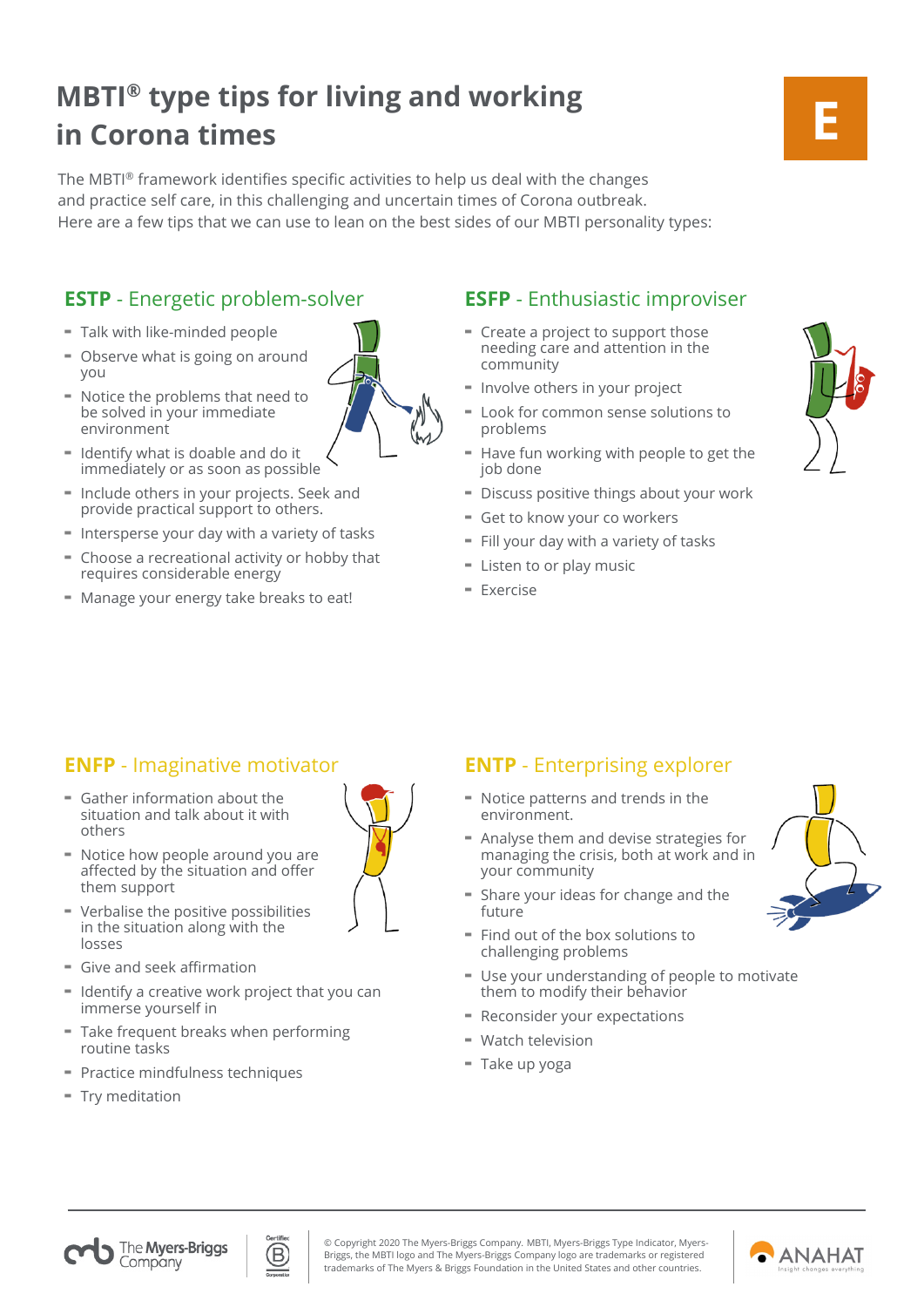- Prioritise problems that need immediate attention and take action
- Organise and plan access to resources
- Create structures and processes to get things done and include others when you are making them
- Pay attention to the specific details when executing tasks
- Take a moment to think about the wider ramifications of actions you are taking
- Make time to attend to the emotional needs of coworkers and family members
- Listen to or play music
- Watch television
- Go for a walk while taking care to maintain social distancing

## **ESTJ** - Efficient organizer **ENTJ** - Decisive strategist

- Take charge of situations where clear directions and actions are required
- Analyse the situation and develop plans for the short term and long term.
- Anticipate and plan for the future needs of your coworkers, family members and community
- Maintain a balance between directing and listening
- Pay attention to specific details while making and implementing plans
- Listen to others' expression of their emotional needs
- Listen to or play music
- Go for a walk while taking care to maintain social distancing

- Gather lots of information about the situation and talk about it
- Use your empathy to understand the needs of coworkers and family members and offer practical care
- Appreciate others and yourself for every positive action taken
- Include others when creating structures and schedules to complete tasks
- Design rituals and traditions that can bring people together virtually
- Guard against becoming overly sensitive and imagining slights where none was intended
- Develop a practice of appreciating all that is beautiful in your life
- Practice mindfulness techniques



## **ESFJ** - Supportive contributor **ENFJ** - Compassionate facilitator

- Gather information by talking to people and build an inner picture of how harmony can be created
- Use your understanding of the diverse needs of people around you to facilitate consensus
- Make time to listen to what is important to people around you
- Offer appreciation for the commitment demonstrated by people
- Offer idea and suggestions for personal growth
- Guard against becoming overly sensitive to criticism
- Remember that a conflict is sometimes the creative tension that is necessary for new ideas and solutions to emerge
- Practice mindfulness techniques



The Myers-Briggs Company



© Copyright 2020 The Myers-Briggs Company. MBTI, Myers-Briggs Type Indicator, Myers-Briggs, the MBTI logo and The Myers-Briggs Company logo are trademarks or registered trademarks of The Myers & Briggs Foundation in the United States and other countries.

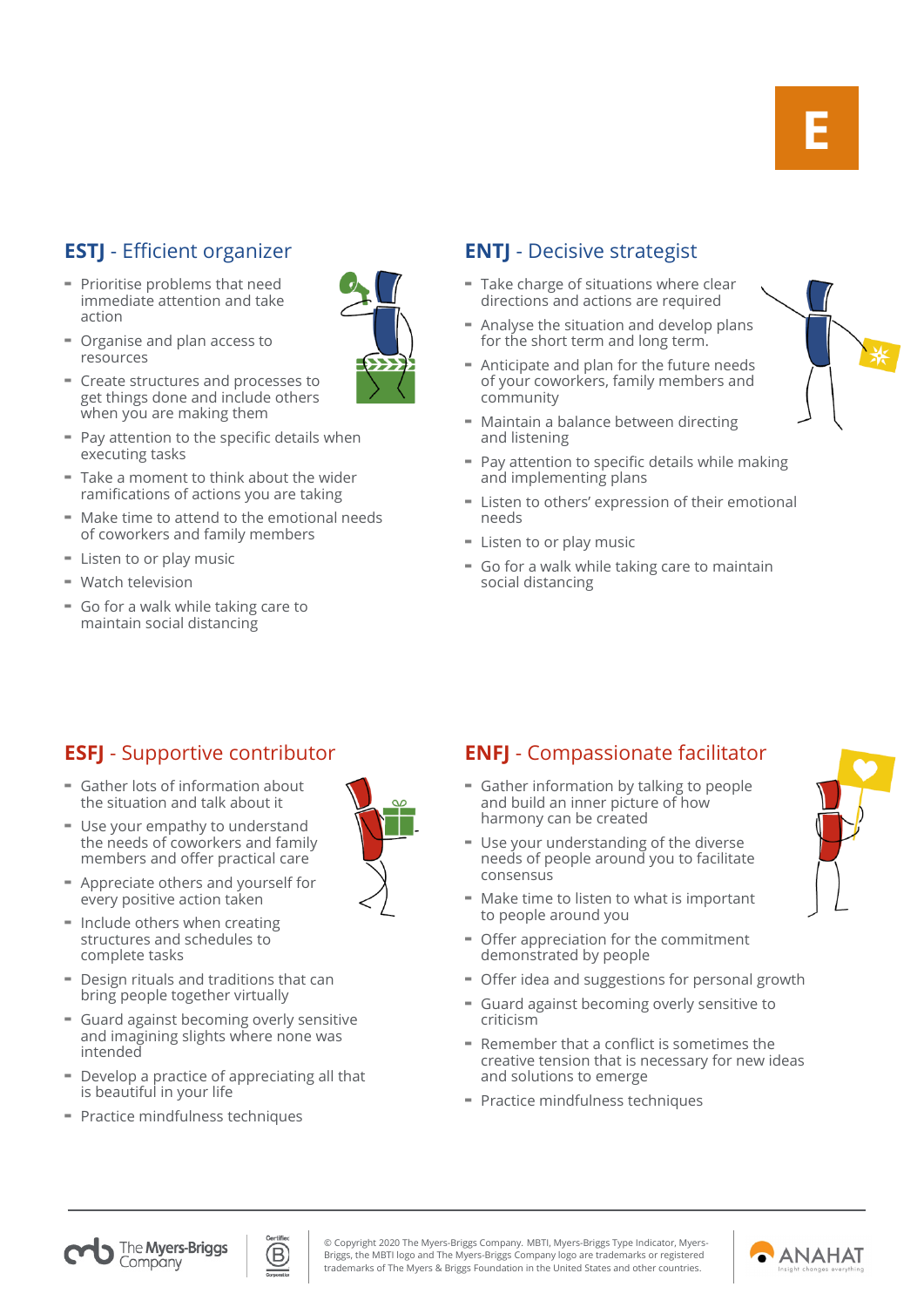# **MBTI® type tips for living and working in Corona times**

The MBTI® framework identifies specific activities to help us deal with the changes and practice self care, in this challenging and uncertain times of Corona outbreak. Here are a few tips that we can use to lean on the best sides of our MBTI personality types:

## **ISTJ** - Responsible realist **ISFJ** - Practical helper

- Give yourself some quiet time to identify the changes in your environment and how they have impacted you
- Gather information and updates about the situation from reliable sources
- Review and readjust expectations of yourself and others
- Create a daily routine for yourself that balances your work tasks with your household chores
- Set up practical systems to keep yourself and others engaged and safe
- Share best practices with your friends and co workers
- Enhance your work tasks by learning relevant tools and applications
- Exercise

- Give yourself some quiet time to think about how the current changes are impacting you and those who are significant to you.
- Check in with family members and colleagues to understand the support they are looking for.
- Set realistic expectations for yourself and others and create a structure/schedule that allows you to meet the practical needs of those who are significant to you
- Share with others, family and co workers, how you would like to be supported by them
- Appreciate yourself and others for all that has been accomplished
- Select a home project that you've been wanting to do, but not had time
- Exercise

- Give yourself some quiet time to think through the possibilities of what the implications of this change are for you and the people around you
- Use your empathy to understand their feelings and motivations
- Build a plan of action that can benefit your family and co workers
- Gather information that can help you develop a global understanding of the situation
- Incubate new projects at work
- Reflect on why the work you do matters
- Practice mindfulness techniques

## **INFJ** - Insightful visionary **INTJ** - Conceptual planner

- Gather information and give yourself time to build an internal picture of the situation
- Analyse the situation and identify possibilities that may have been overlooked
- Use your insights to build a system that anticipates situations that will arise in the future
- Identify emerging opportunities in your work
- Volunteer in community projects in the planning phase and contribute your ideas
- $=$  Exercise
- Identify a hobby you are interested in cultivating and read about it
- Connect with important relationships















© Copyright 2020 The Myers-Briggs Company. MBTI, Myers-Briggs Type Indicator, Myers-